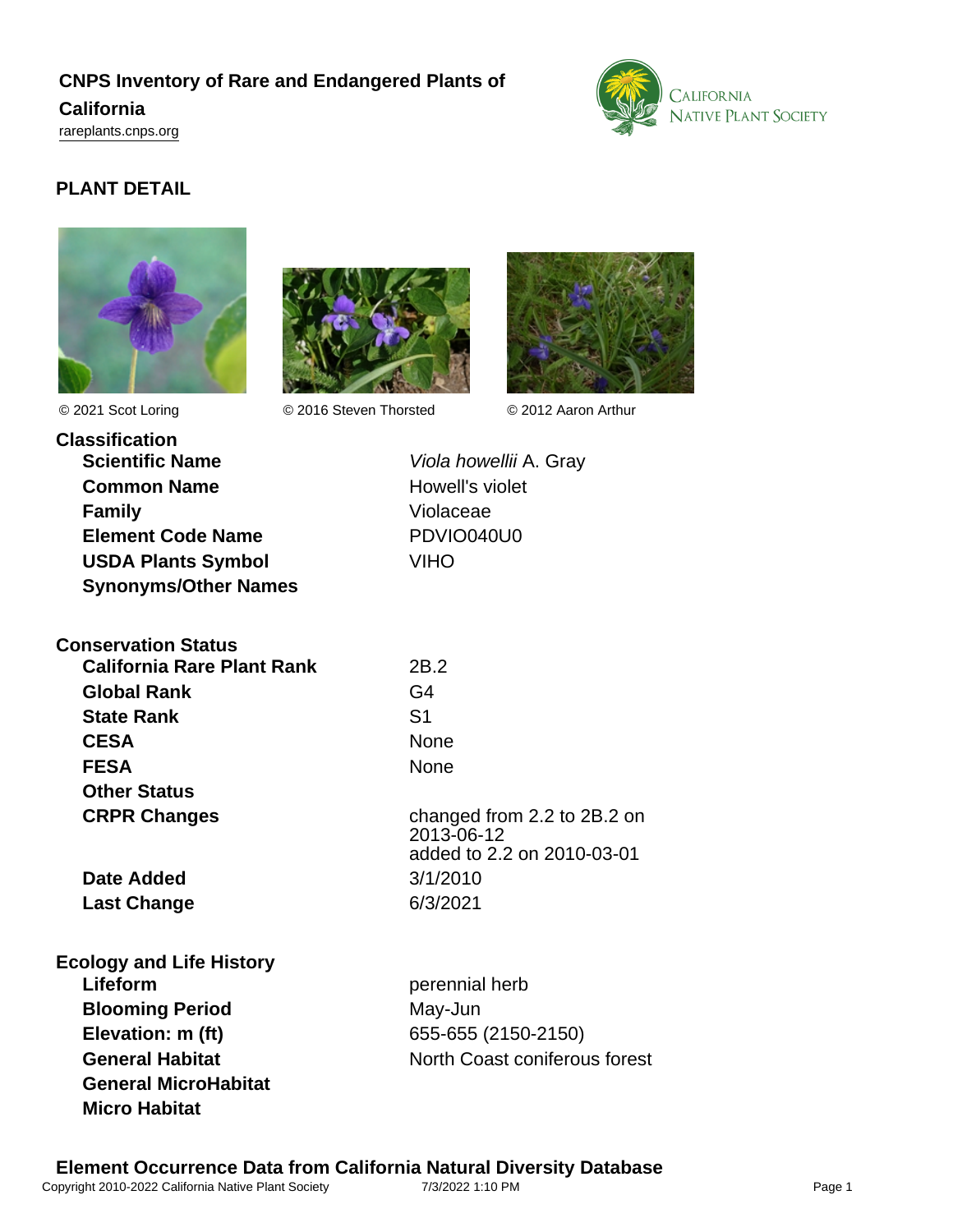| <b>Total Element Occurrences</b><br>Element Occurrence Ranks |   |
|--------------------------------------------------------------|---|
| Excellent (A)                                                |   |
| Good (B)                                                     |   |
| Fair (C)                                                     |   |
| Poor (D)                                                     |   |
| None (X)                                                     | O |
| Unknown (U)                                                  |   |
| <b>Occurrence Status</b>                                     |   |
| Historical, > 20 years                                       |   |
| Recent, < 20 years                                           |   |
| Presence                                                     |   |
| <b>Presumed Extant</b>                                       |   |
| <b>Possibly Extirpated</b>                                   |   |
| <b>Presumed Extirpated</b>                                   |   |

#### **Location**

| <b>CA Endemic</b>                             | N٥ |
|-----------------------------------------------|----|
| <b>Counties</b>                               |    |
| Siskiyou (SIS)                                |    |
| <b>States</b>                                 |    |
| California (CA), Oregon (OR), Washington (WA) |    |
| Quads                                         |    |
| Dutch Creek (4112381)                         |    |

#### **Notes**

Definitions of codes preceding a county and/or quad:

\* Presumed extirpated

(\*) Possibly extirpated

Species may be present in other areas where conditions are favorable. These data should NOT be substituted for pre-project review or for on-site surveys.

## **General Notes**

Known in California from only 1 occurrence. Possibly threatened by foot traffic and logging.

### **Distribution**

#### **Threats**

**Taxonomy**

#### **Other**